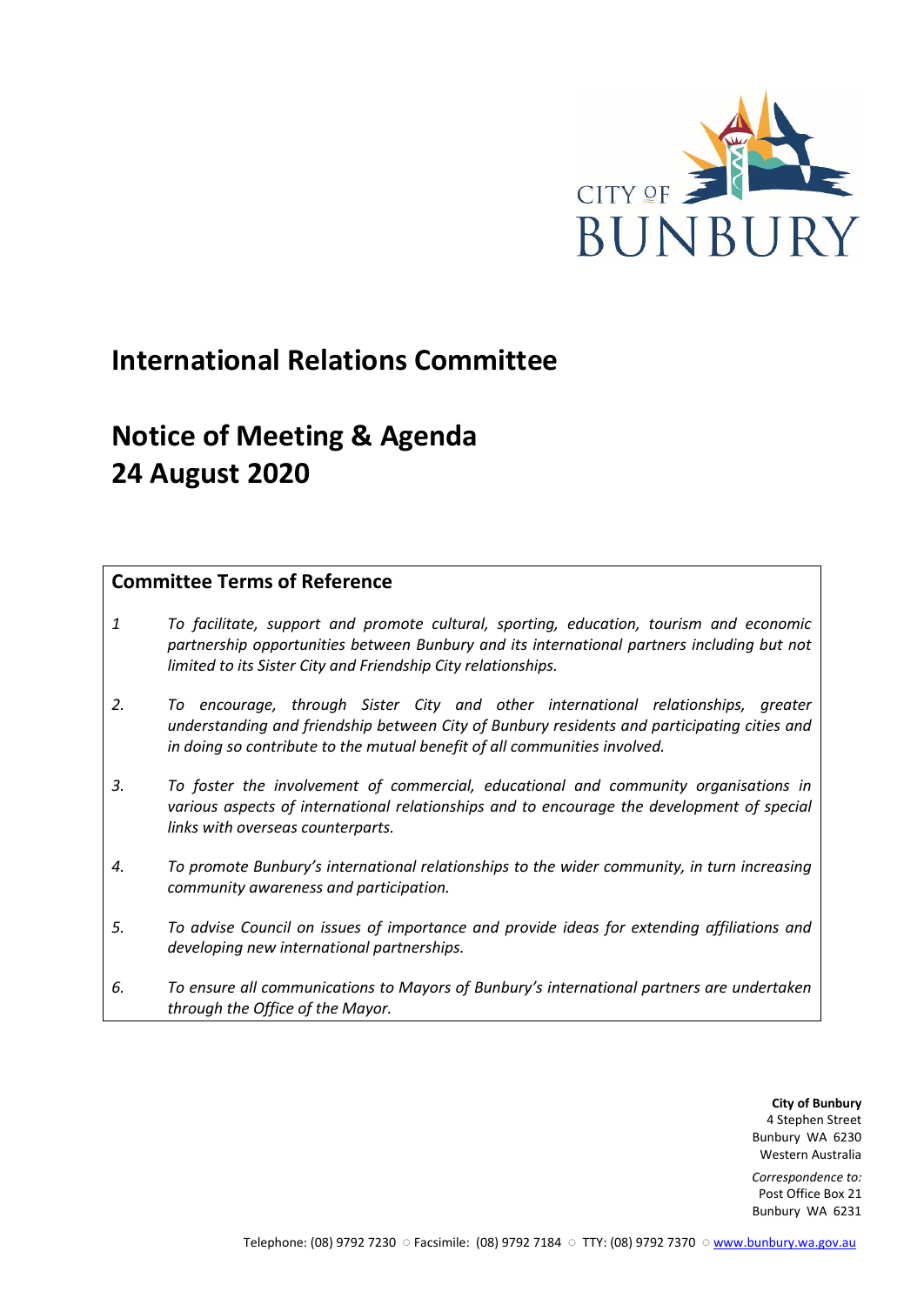## **Table of Contents**

| Item No |      | Subject | Page No |  |
|---------|------|---------|---------|--|
| 1.      |      |         |         |  |
| 2.      |      |         |         |  |
| 3.      |      |         |         |  |
| 4.      |      |         |         |  |
|         | 4.1  |         |         |  |
|         | 4.2  |         |         |  |
| 5.      |      |         |         |  |
| 6.      |      |         |         |  |
| 7.      |      |         |         |  |
| 8.      |      |         |         |  |
|         | 8.1  |         |         |  |
|         | 8.2  |         |         |  |
|         | 8.3  |         |         |  |
| 9.      |      |         |         |  |
| 10.     |      |         |         |  |
|         | 10.1 |         |         |  |
|         |      |         |         |  |
|         |      |         |         |  |
|         | 12.1 |         |         |  |
|         | 12.2 |         |         |  |
| 13.     |      |         |         |  |
| 14.     |      |         |         |  |
|         |      |         |         |  |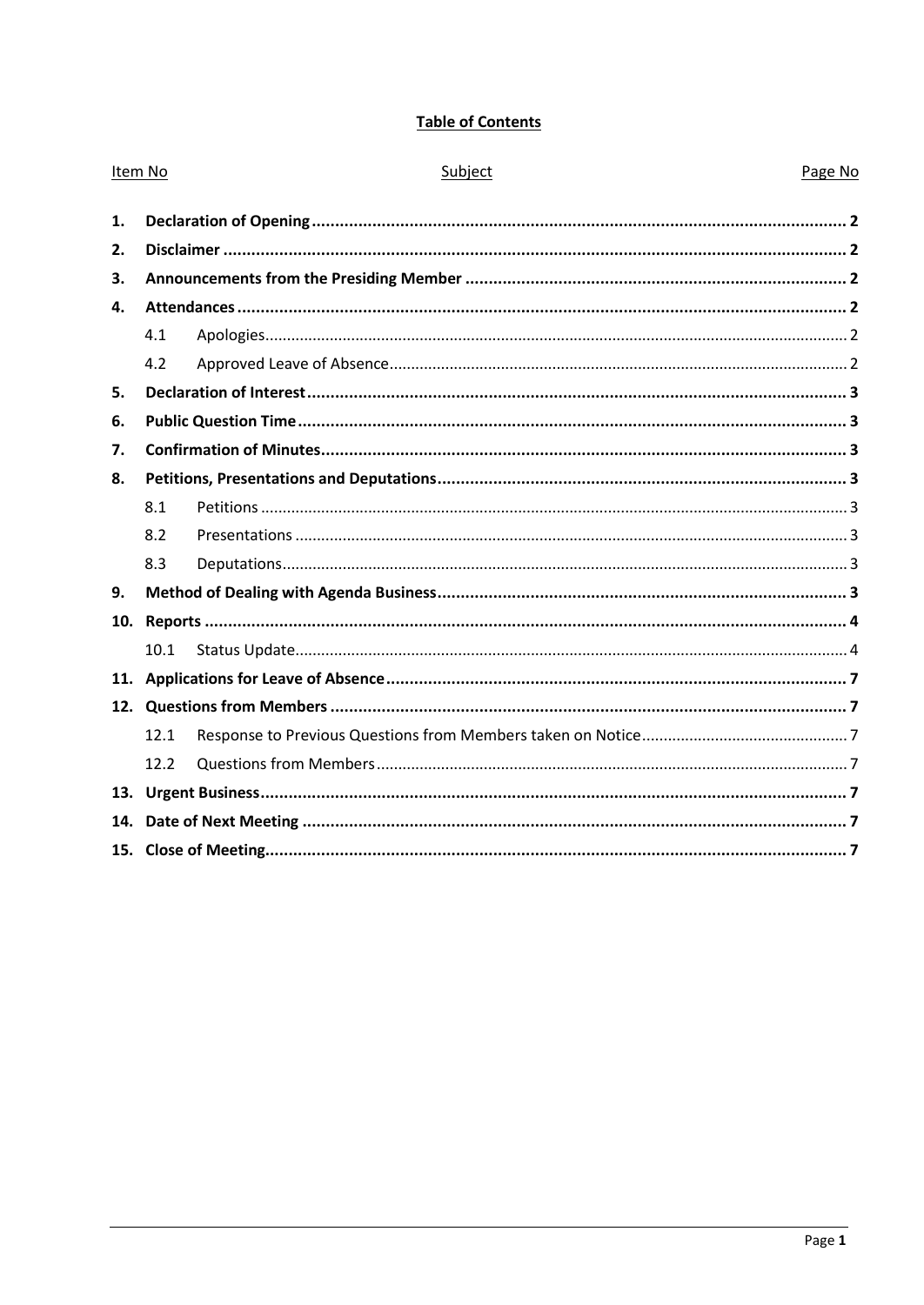# **Acknowledgement of Country**

\_\_\_\_\_\_\_\_\_\_\_\_\_\_\_\_\_\_\_\_\_\_\_\_\_\_\_\_\_\_\_\_\_\_\_\_\_\_\_\_\_\_\_\_\_\_\_\_\_\_\_\_\_\_\_\_\_\_\_\_\_\_\_\_\_\_\_\_\_\_\_\_\_\_\_\_\_\_\_\_\_\_\_\_\_\_\_\_\_\_\_\_\_\_\_

We acknowledge the Traditional Custodians of this land, the Wardandi Noongar people, and pay our respects to Elders past, present and future.

## **Vision**

Bunbury: welcoming and full of opportunities.

# **Organisational Values**

## #WEARECOB

|                     | We are one team                                    |  |  |
|---------------------|----------------------------------------------------|--|--|
|                     | We keep each other safe                            |  |  |
| WE ARE COMMUNITY    | We display empathy and respect                     |  |  |
|                     | We have fun and celebrate our successes            |  |  |
|                     | We work together to achieve great outcomes         |  |  |
|                     | We are open to opportunities                       |  |  |
|                     | We actively listen and think things through        |  |  |
| <b>WE ARE OPEN</b>  | We are inclusive and treat everyone equally        |  |  |
|                     | We are honest and open in our communications       |  |  |
|                     | We are open to feedback to improve our performance |  |  |
|                     | We lead the change, we own it                      |  |  |
|                     | We trust and empower each other                    |  |  |
| <b>WE ARE BRAVE</b> | We have the difficult conversations early          |  |  |
|                     | We hold ourselves to the highest standard          |  |  |
|                     | We have the courage to improve and simplify        |  |  |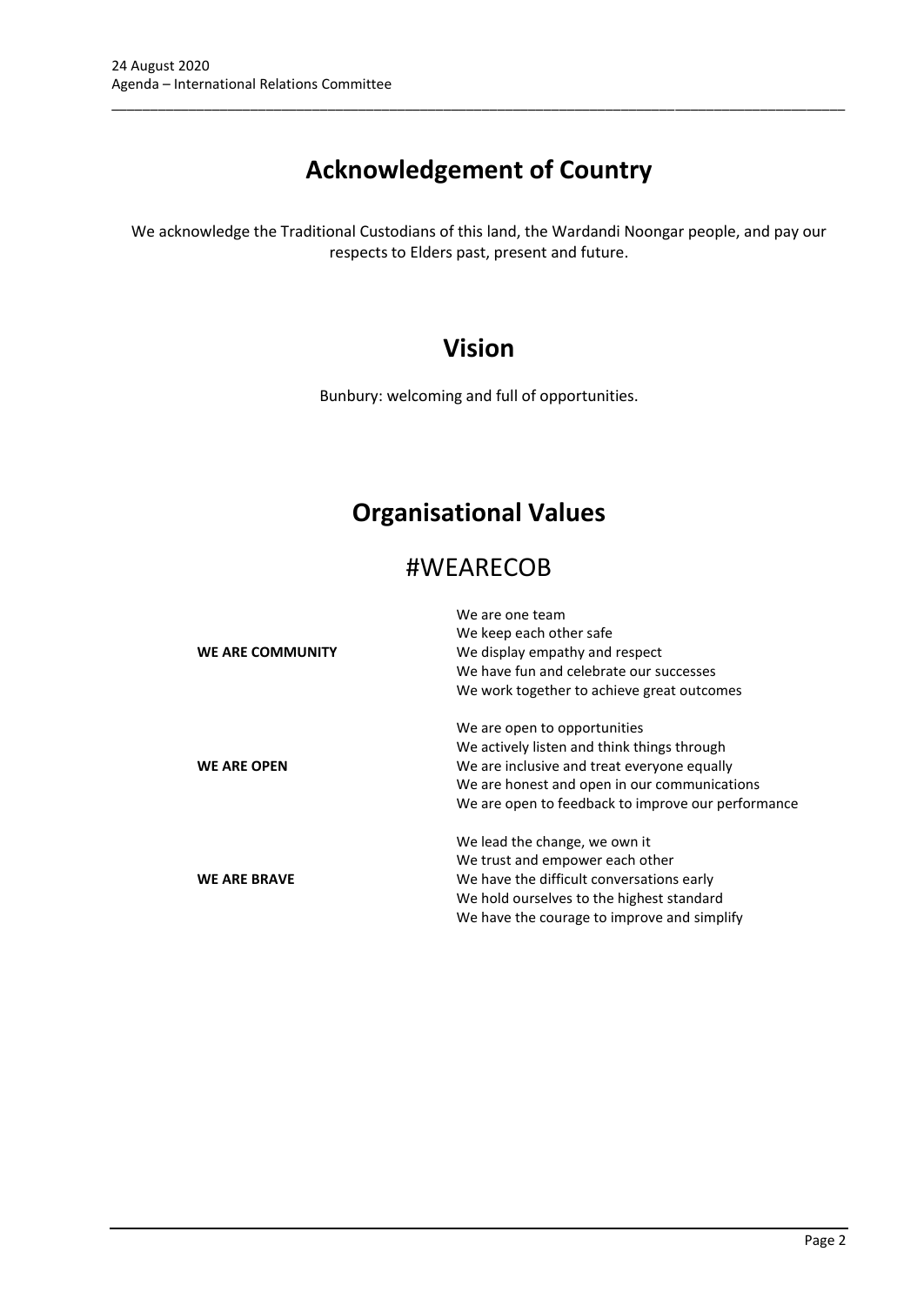

# **International Relations Committee Meeting Notice of Meeting**

Dear Committee Members

The next Ordinary Meeting of the International Relations Committee will be held in the *Ocean Room,*  4 Stephen Street, Bunbury on 24 August 2020 at 4:00pm.

Signed: **Gary Barbour Director Sustainable Communities**



Members of the public to note that recommendations made by this committee are not final and will be subject to adoption (or otherwise) at a future meeting of the Bunbury City Council.

| COMMITTEE MEMBETS.<br><b>Member Name</b> | <b>Representing</b>             |  |  |
|------------------------------------------|---------------------------------|--|--|
| Cr Todd Brown                            | <b>Council Representative</b>   |  |  |
| Cr Tresslyn Smith                        | <b>Council Representative</b>   |  |  |
| <b>Felicity Farnell</b>                  | <b>Community Representative</b> |  |  |
| Valda Smith                              | <b>Community Representative</b> |  |  |
| Paul Springate                           | <b>Community Representative</b> |  |  |
| Pauline Vukelic                          | <b>Community Representative</b> |  |  |
| Janice Platt                             | <b>Community Representative</b> |  |  |
| Shamara Williams                         | <b>Community Representative</b> |  |  |
| Jodie Donnelly                           | <b>Community Representative</b> |  |  |
| Helena Sahm                              | <b>Community Representative</b> |  |  |
| <b>Brooke Gray</b>                       | <b>Community Representative</b> |  |  |
| Jacqueline Sharp                         | <b>Community Representative</b> |  |  |
| John Taylor                              | <b>Community Representative</b> |  |  |

*Committee Members:*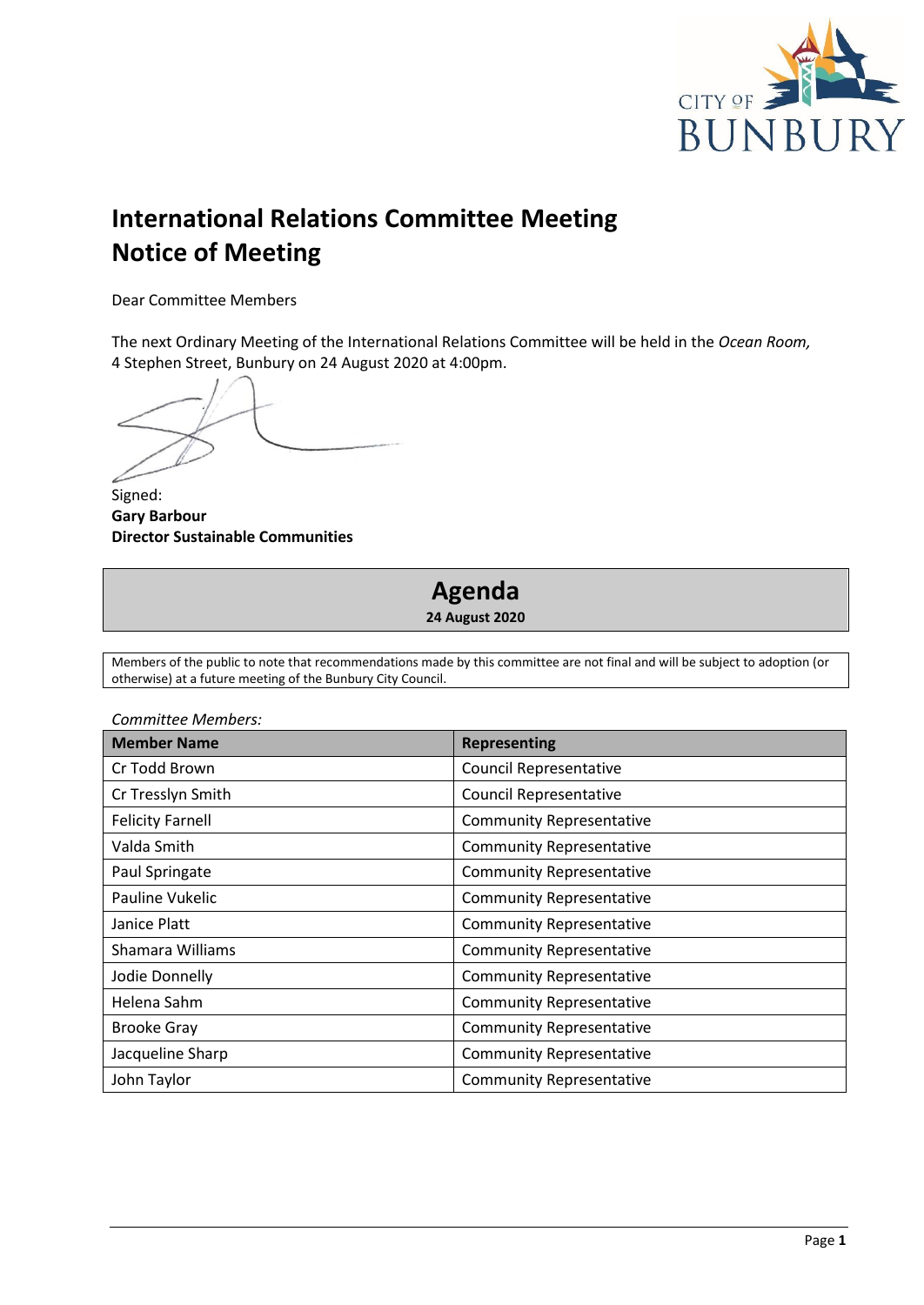*Ex-officio Members (non-voting):*

| <b>Member Name</b> | Representing                                          |
|--------------------|-------------------------------------------------------|
| Mr Mark Exeter     | South West Development Commission Representative      |
| Ms Lyn Farrell     | Edith Cowan University SW Campus Representative       |
| Mr Yan Lyu         | <b>Bunbury-Jiaxing Business Office Representative</b> |

\_\_\_\_\_\_\_\_\_\_\_\_\_\_\_\_\_\_\_\_\_\_\_\_\_\_\_\_\_\_\_\_\_\_\_\_\_\_\_\_\_\_\_\_\_\_\_\_\_\_\_\_\_\_\_\_\_\_\_\_\_\_\_\_\_\_\_\_\_\_\_\_\_\_\_\_\_\_\_\_\_\_\_\_\_\_\_\_\_\_\_\_\_\_\_

*Support Staff:*

| <b>Name</b>              | <b>Title</b>                              |  |
|--------------------------|-------------------------------------------|--|
| Carol McDowall           | Senior International Engagement Officer   |  |
| Gary Barbour             | Director, Sustainable Communities         |  |
| <b>Felicity Anderson</b> | Manager Economic Development and Property |  |
| Kylie Tucker             | International Engagement Officer          |  |

## <span id="page-4-0"></span>**1. Declaration of Opening**

The Presiding Member declared the meeting open at \_\_\_\_\_\_ am.

### <span id="page-4-1"></span>**2. Disclaimer**

Not applicable to this committee.

## <span id="page-4-2"></span>**3. Announcements from the Presiding Member**

#### <span id="page-4-3"></span>**4. Attendances**

<span id="page-4-4"></span>**4.1 Apologies**

#### <span id="page-4-5"></span>**4.2 Approved Leave of Absence**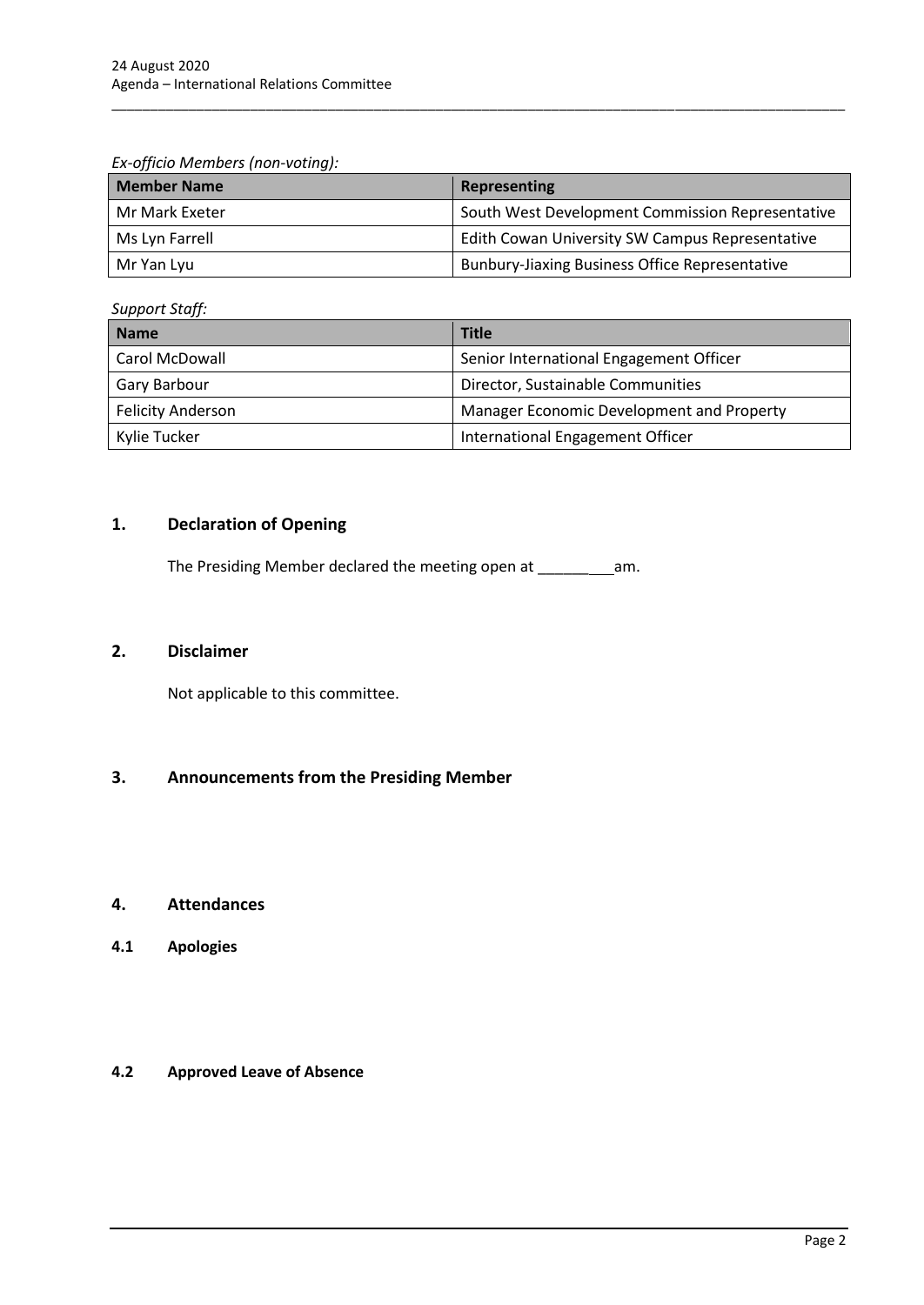## <span id="page-5-0"></span>**5. Declaration of Interest**

IMPORTANT: Committee members to complete a "Disclosure of Interest" form for each item on the agenda in which they wish to disclose a financial/proximity/impartiality interest. They should give the form to the Presiding Member before the meeting commences. After the meeting, the form is to be forwarded to the Administration Services Section for inclusion in the Corporate Financial Disclosures Register.

\_\_\_\_\_\_\_\_\_\_\_\_\_\_\_\_\_\_\_\_\_\_\_\_\_\_\_\_\_\_\_\_\_\_\_\_\_\_\_\_\_\_\_\_\_\_\_\_\_\_\_\_\_\_\_\_\_\_\_\_\_\_\_\_\_\_\_\_\_\_\_\_\_\_\_\_\_\_\_\_\_\_\_\_\_\_\_\_\_\_\_\_\_\_\_

### <span id="page-5-1"></span>**6. Public Question Time**

Not applicable to this committee.

## <span id="page-5-2"></span>**7. Confirmation of Minutes**

The Minutes of the meeting of the International Relations Committee Meeting held 17 February 2020 have been circulated.

#### **Recommendation**

The minutes of the International Relations Committee Meeting held on 17 February 2020, are confirmed as a true and accurate record.

## <span id="page-5-3"></span>**8. Petitions, Presentations and Deputations**

<span id="page-5-4"></span>**8.1 Petitions**

### <span id="page-5-5"></span>**8.2 Presentations**

## <span id="page-5-6"></span>**8.3 Deputations**

## <span id="page-5-7"></span>**9. Method of Dealing with Agenda Business**

Items are dealt with in the order that they appear.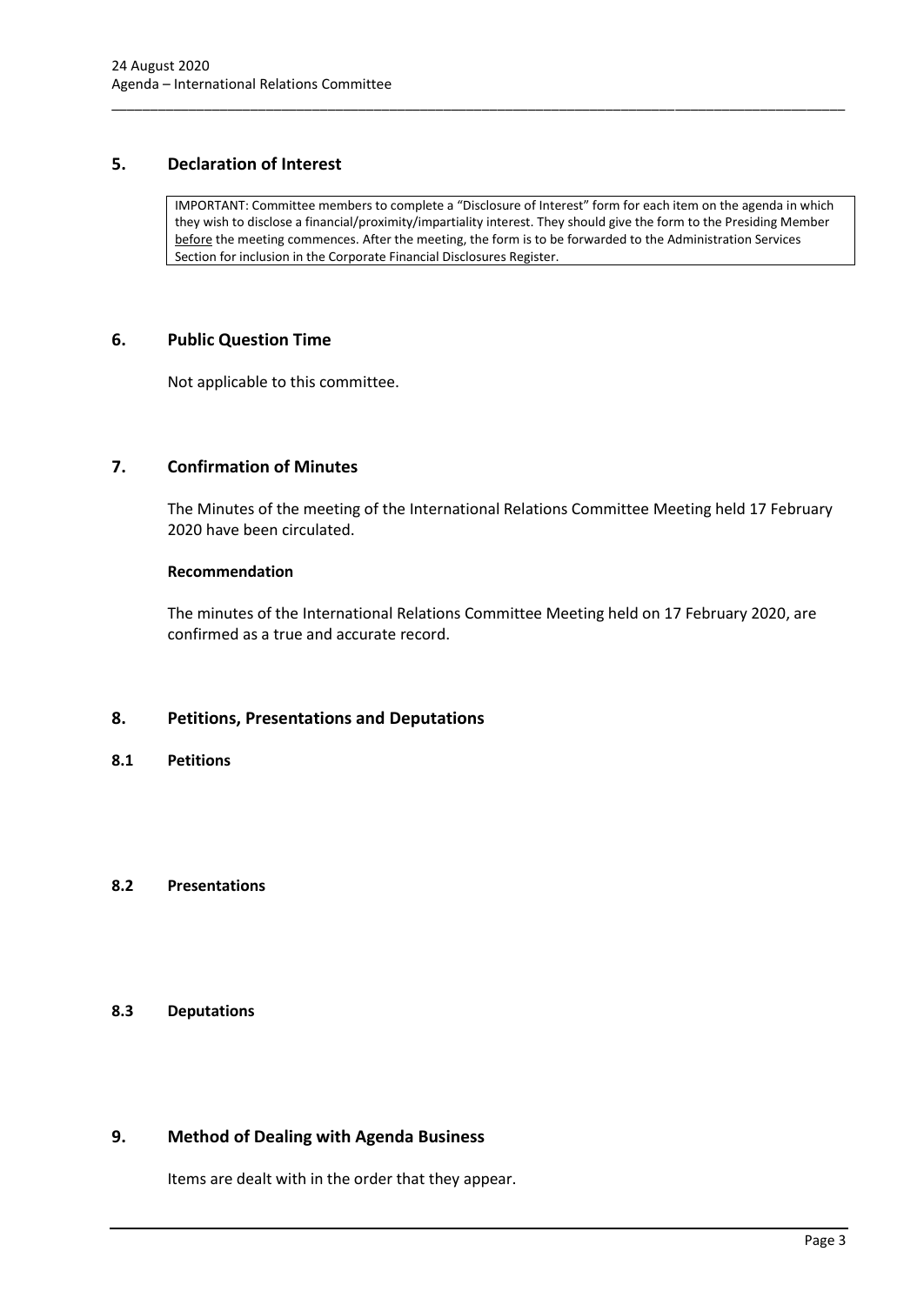## <span id="page-6-0"></span>**10. Reports**

#### <span id="page-6-1"></span>**10.1 Status Update**

| <b>File Ref</b>             | COB/523                                                 |   |                             |  |
|-----------------------------|---------------------------------------------------------|---|-----------------------------|--|
| <b>Applicant/Proponent:</b> | <b>Internal Report</b>                                  |   |                             |  |
| <b>Responsible Officer:</b> | Carol McDowall, Senior International Engagement Officer |   |                             |  |
| <b>Responsible Manager:</b> | Felicity Anderson, Manager City Growth                  |   |                             |  |
| <b>Executive:</b>           | Gary Barbour, Director Sustainable Communities          |   |                             |  |
| <b>Authority/Discretion</b> | Advocacy                                                |   | Review                      |  |
|                             | Executive/Strategic                                     |   | Quasi-Judicial              |  |
|                             | Legislative                                             | ⋉ | <b>Information Purposes</b> |  |
| <b>Attachments:</b>         |                                                         |   |                             |  |

\_\_\_\_\_\_\_\_\_\_\_\_\_\_\_\_\_\_\_\_\_\_\_\_\_\_\_\_\_\_\_\_\_\_\_\_\_\_\_\_\_\_\_\_\_\_\_\_\_\_\_\_\_\_\_\_\_\_\_\_\_\_\_\_\_\_\_\_\_\_\_\_\_\_\_\_\_\_\_\_\_\_\_\_\_\_\_\_\_\_\_\_\_\_\_

#### **Summary**

The purpose of this report is to inform the committee on the activities of the International Engagement office.

#### **Executive Recommendation**

That the International Relations Committee note the activities.

#### **Strategic Relevance**

| Theme 1:      | Our Community and Culture                                                                                                                              |
|---------------|--------------------------------------------------------------------------------------------------------------------------------------------------------|
| Goal          | A safe, healthy and cohesive community, with a rich cultural life, and<br>supportive social environment                                                |
| Objective 1.3 | A welcoming community, where diverse cultures are valued, and<br>residents have a sense of belonging.                                                  |
| Theme 1:      | Our Community and Culture                                                                                                                              |
| Goal          | A safe, healthy and cohesive community, with a rich cultural life, and<br>supportive social environment                                                |
| Objective 1.4 | Arts, culture, heritage and events that enrich our understanding and<br>enjoyment of life, celebrate our identity and bring the community<br>together. |

#### **Regional Impact Statement**

There is no regional impact associated with this report

#### **Background**

In March 2020 all Council Committee meetings were suspended due to COVID19 restrictions. At the same time, events and delegations (both incoming and outgoing stopped). Since that time there has been limited activity at the City of Bunbury in relation the International Engagement until recently.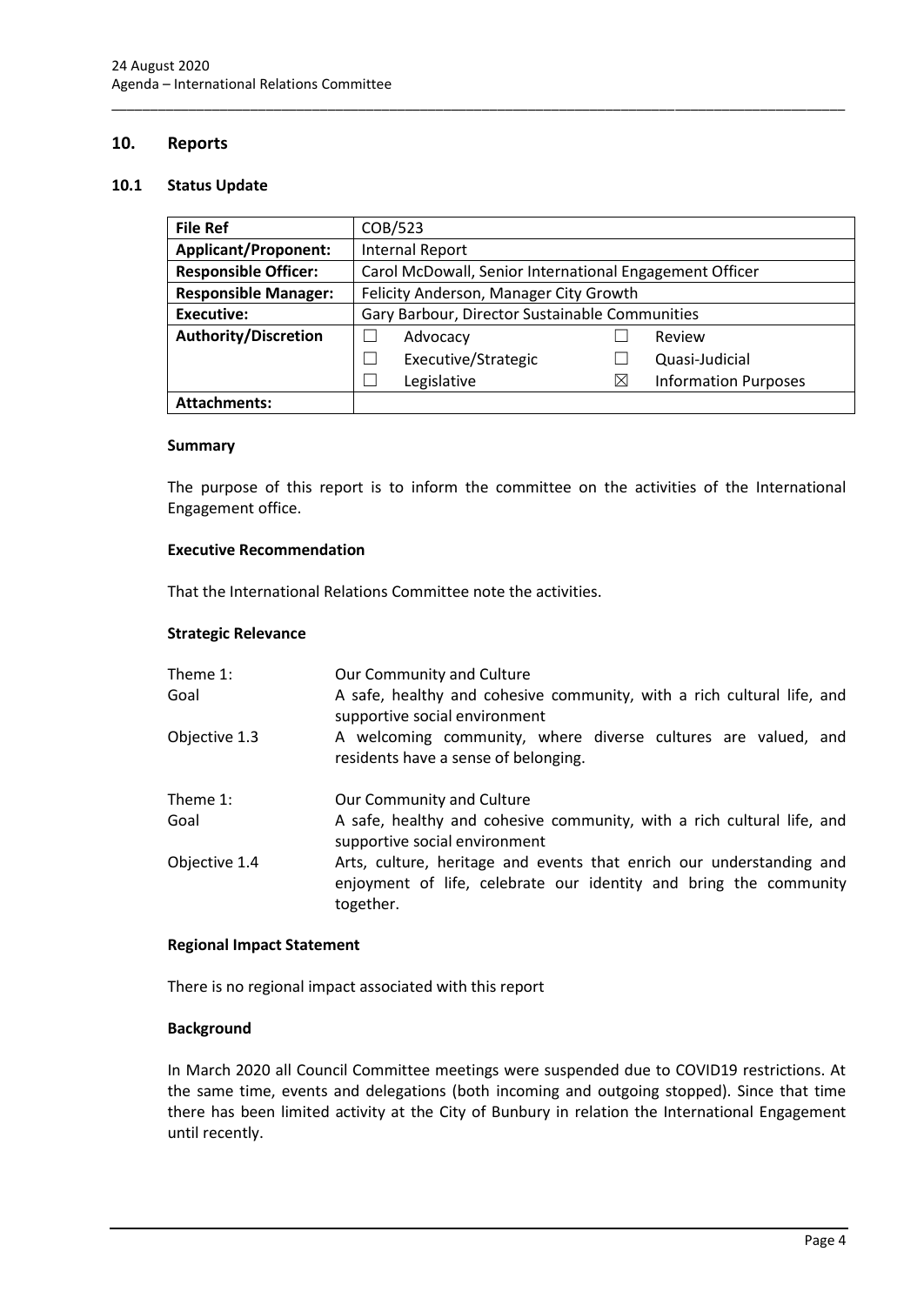#### **Council Policy Compliance**

Not applicable.

#### **Legislative Compliance**

Not applicable.

#### **Officer Comments**

The effects of COVID19 have been severe on the International Engagement team. That being said, there is still quite a bit of activity in this area and interest in the community. We are moving forward with our programs and with our partners overseas. Bunbury remains committed to our international relationships.

\_\_\_\_\_\_\_\_\_\_\_\_\_\_\_\_\_\_\_\_\_\_\_\_\_\_\_\_\_\_\_\_\_\_\_\_\_\_\_\_\_\_\_\_\_\_\_\_\_\_\_\_\_\_\_\_\_\_\_\_\_\_\_\_\_\_\_\_\_\_\_\_\_\_\_\_\_\_\_\_\_\_\_\_\_\_\_\_\_\_\_\_\_\_\_

#### **Japan**

- The 2020 **Tokyo Talent Tour** was cancelled on 4 March 2020 in line with the Western Australian Minister for Education and Training announcement that all school-related international travel was not to proceed until further notice.
- **Japan Club 2020** Families that were interested in the Tokyo Talent Tour 2020 were invited to join the Japan Club 2020 after the tour was cancelled. Members receive a monthly mailout from Bunbury Sister & Friendship Cities. Mailouts have included donations from The Japan Foundation, The Japanese Consulate General in Perth, and the Hyogo Prefectural Centre.
- **Bunbury- Setagaya Sister Cities and the City of Bunbury Unleashed** program have joined forces to run an excursion to Perth during the September school holiday where up to 20 Bunbury kids can experience elements of Japan. The students will depart early morning 30 September. They will experience a morning of Taiko drumming and Japanese martial arts at Perth Modern School before breaking for a Japanese lunch. The afternoon will be spent at the Japanese Garden at Perth Zoo for a tea ceremony and then some free time at the zoo before heading back to Bunbury.
- **SW Festival of Japan** the third annual SW Festival of Japan will be held over 10 days from 4 to 12 September. The festival will incorporate the Japanese Film Festival Satellite, the CBD Stamp Rally, two hanami day picnics at the Stirling Street Arts Centre, numerous workshops and performances, market stalls and several virtual workshops/talks held throughout the week.
- **The Japanese Film Festival Satellite**  is being held in conjunction with the SW Festival of Japan. Three films will be screened in the Cube Theatre at BREC on Friday 4 September, Saturday 5 September and Saturday 12 September. The Deputy Consul General of Japan in Perth will open the festival on Friday the  $4<sup>th</sup>$ . This film festival is funded by The Japan Foundation, Sydney.

#### **China**

- China 2020 Noongar Art Exchange delivery of completed artwork was due 18 August. Submitted works will be judged by an independent panel. Twenty artworks will be selected to be acquired (\$500 each) and sent to China as a celebration of the twenty-year relationship between our two cities.
- $20<sup>th</sup>$  Anniversary celebrations are still under discussion with Jiaxing.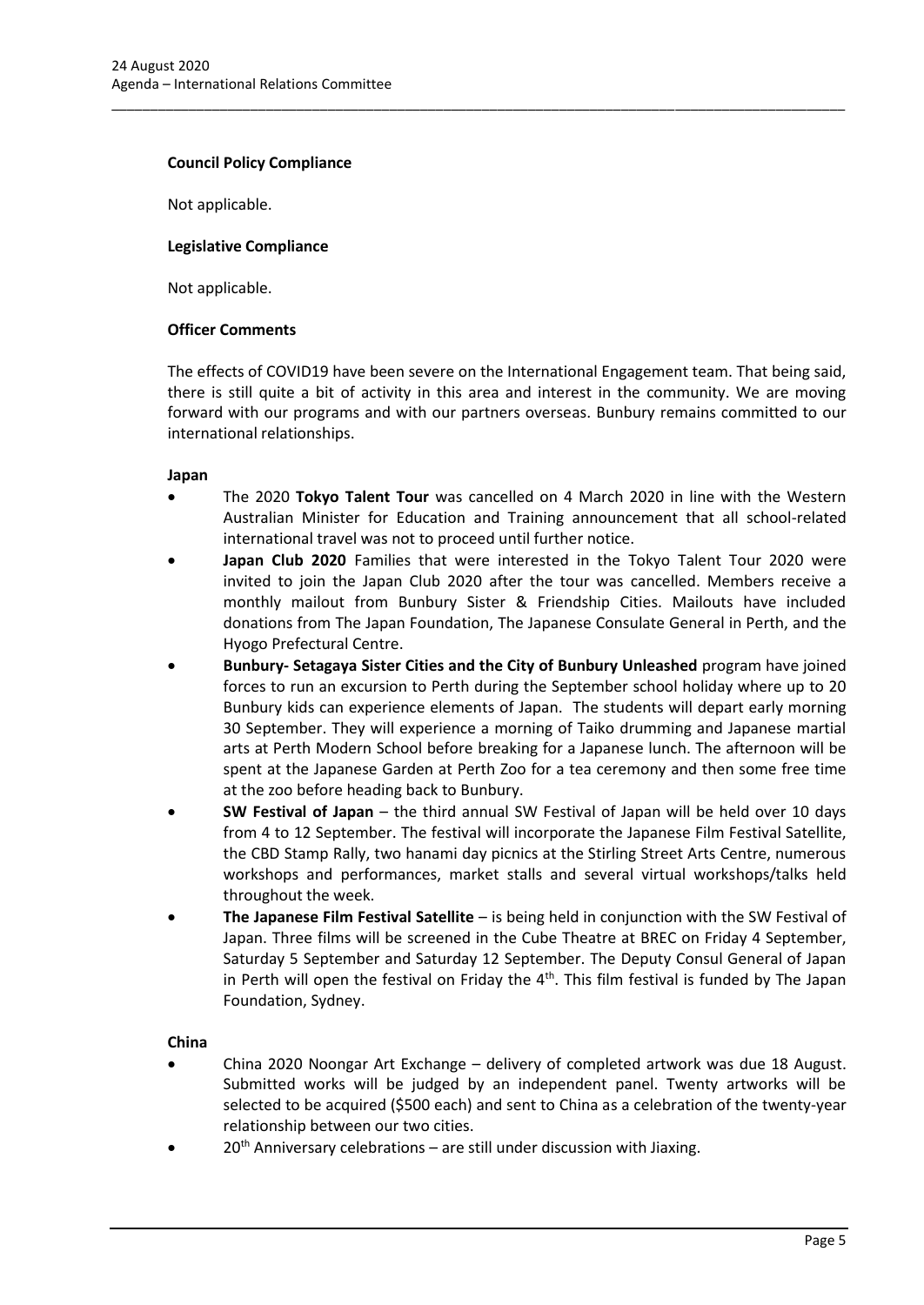South West China Business Office  $-$  the office has been given a grant to deliver workshops on Chinese social media. The next one will be held at the BGCCI on 22 September 2020 at 11:30am.

\_\_\_\_\_\_\_\_\_\_\_\_\_\_\_\_\_\_\_\_\_\_\_\_\_\_\_\_\_\_\_\_\_\_\_\_\_\_\_\_\_\_\_\_\_\_\_\_\_\_\_\_\_\_\_\_\_\_\_\_\_\_\_\_\_\_\_\_\_\_\_\_\_\_\_\_\_\_\_\_\_\_\_\_\_\_\_\_\_\_\_\_\_\_\_

• Helena Sahm – will be opening her exhibition based around her time in Zhejiang province (Shanghai, Jiaxing and Hangzhou) on 15 January 2021 at Bunbury Regional Art Gallery. International Students Steering Committee – the first International Students Mayoral welcome was held on 12 March 2020. Students from ECU, SR TAFE and Kingston International College all attended. On 29 July an International Student Gathering was held at the Council Function Room where students met the Mayor and then took a tour of the Bunbury Regional Art Gallery. The third gathering will be at the Christmas in the City Parade where the international students will be invited to be a part of the parade along with Bunbury Sister & Friendship Cities.

### **Analysis of Financial and Budget Implications**

There are no financial or budgetary implications arising from the recommendations of this report.

#### **Community Consultation**

Not applicable.

#### **Councillor/Officer Consultation**

Not applicable.

#### **Applicant Consultation**

Not applicable.

#### **Timeline: Council Decision Implementation**

Not applicable.